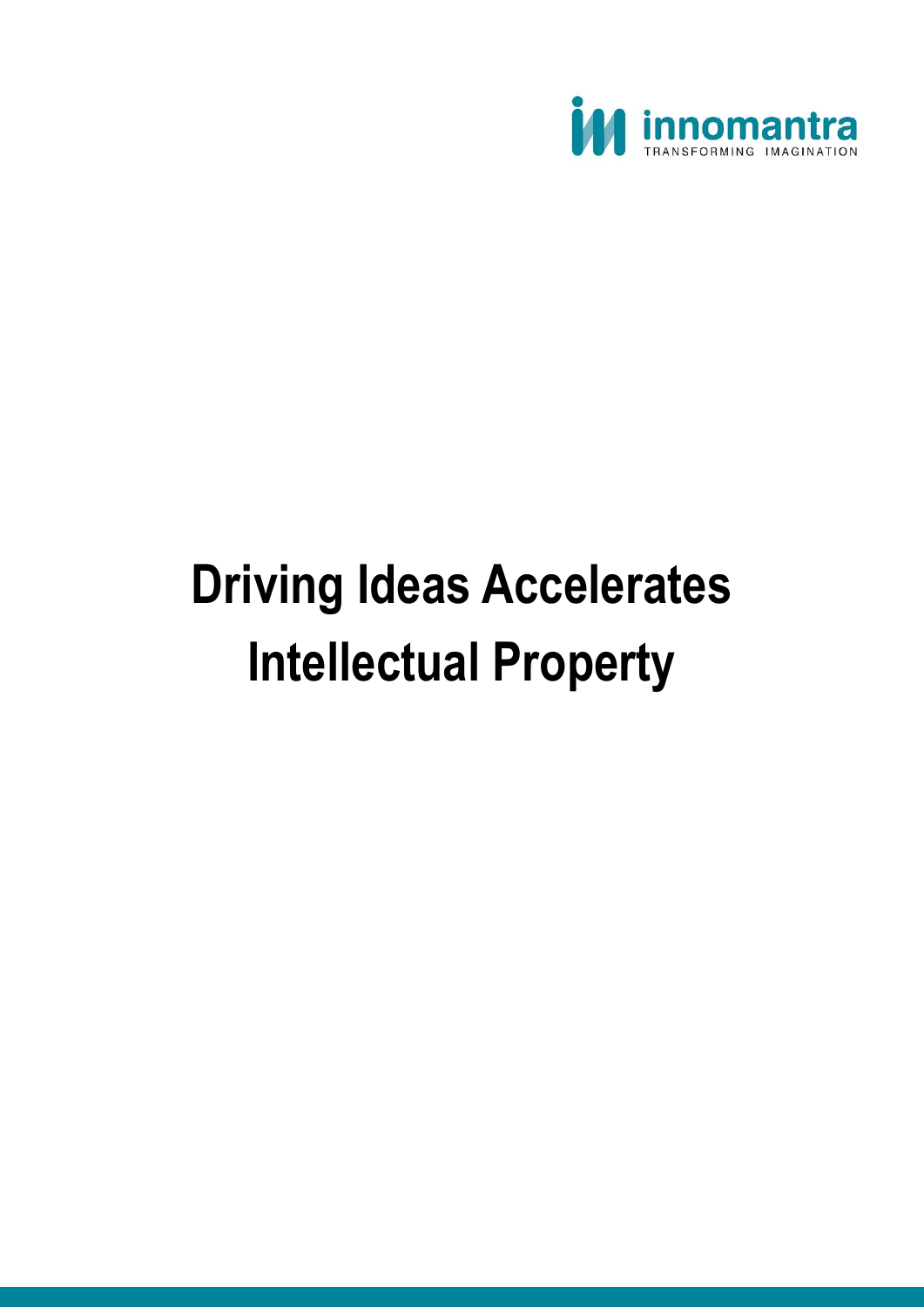Innovation and Intellectual Property creation has become a key area of business in the Innovation based economy, globally. In spite of this consensus, increasing number of leading multinational organizations are actively building their Intellectual Property(IP) as a value generator from India and this is considerably higher than the volume of IP creation from Indian Corporations. Those in the know have understood the considerable importance of Intellectual Property and as a result, have pro-actively put in place a framework and system to encourage and to track Innovation. Today IP creation is an indicative measure to gauge a country's and an organization's growth and its contribution globally.

India has branded itself as an Information technology and technology services leader and has the power to pull together large numbers of extremely talented and well-educated individuals. Innovation for organisations like Google, Facebook, Twitter, Practice Fusion, etc. is not only driven through planned collaboration for the initiation of an idea. It is driven through the relationships of the employees of these organisations.

The key challenge today in an Innovation driven economy is that these people have been historically driven to work in massive development shops. Quality work is always given, but it does not stimulate innovation. The key is to take this talent into more start-ups and smaller local firms or organisations. It is essential to note that these talented employees need to move around from one organisation to another as their compensation and equity packages vest. It is this mobility that is an underpinning to creating innovation. Diversity of talent through mobility and transferring to new organisation builds relationships. It is this transfer from one organisation to another that spurs creativity, new ideas, and innovation.

There is a known fact that many employees of these organisation suffer from something that is referenced as the "Four Year Syndrome". Upon working for a organisation in Silicon Valley / Bengaluru for four years, an employee becomes fully vested with their stock options. Upon such time, they can then leave their current employer and join another organisation. In effect, a talented employee moves from one organisation to another every four years. This allows for fluidity in the relationships between employees and spurs creativity and innovation, allowing individuals from various company backgrounds to come together and form new start-ups and develops new ideas.

Indian IT and Technology Services industry is a major contributor to the Gross Domestic Product. Product/ Service oriented organisations need to align their business strategies with innovation and define their objectives and work environment accordingly. Innovation in organisations is a mix of innovation critical for its continuing survival and growth. Such innovations have to take place not only in product and process breakthrough's but also in host of business, organization and process-related areas that are critical for facilitating product and process innovations. Key management processes of new product development; capital project appraisal and resource allocation need to be carefully redesigned making them conducive to the innovation process within the organisation. Taking these actions to support innovation within the organisation will allow these organisations to successfully leverage their domain knowledge. It will also allow them to capture the value added activity market. Globally organisations seeking such services that come to India for cost savings will stay on for the quality of people and ultimately invest in innovation. It's time to capitalize on the country's greatest international advantage: the ability to innovate.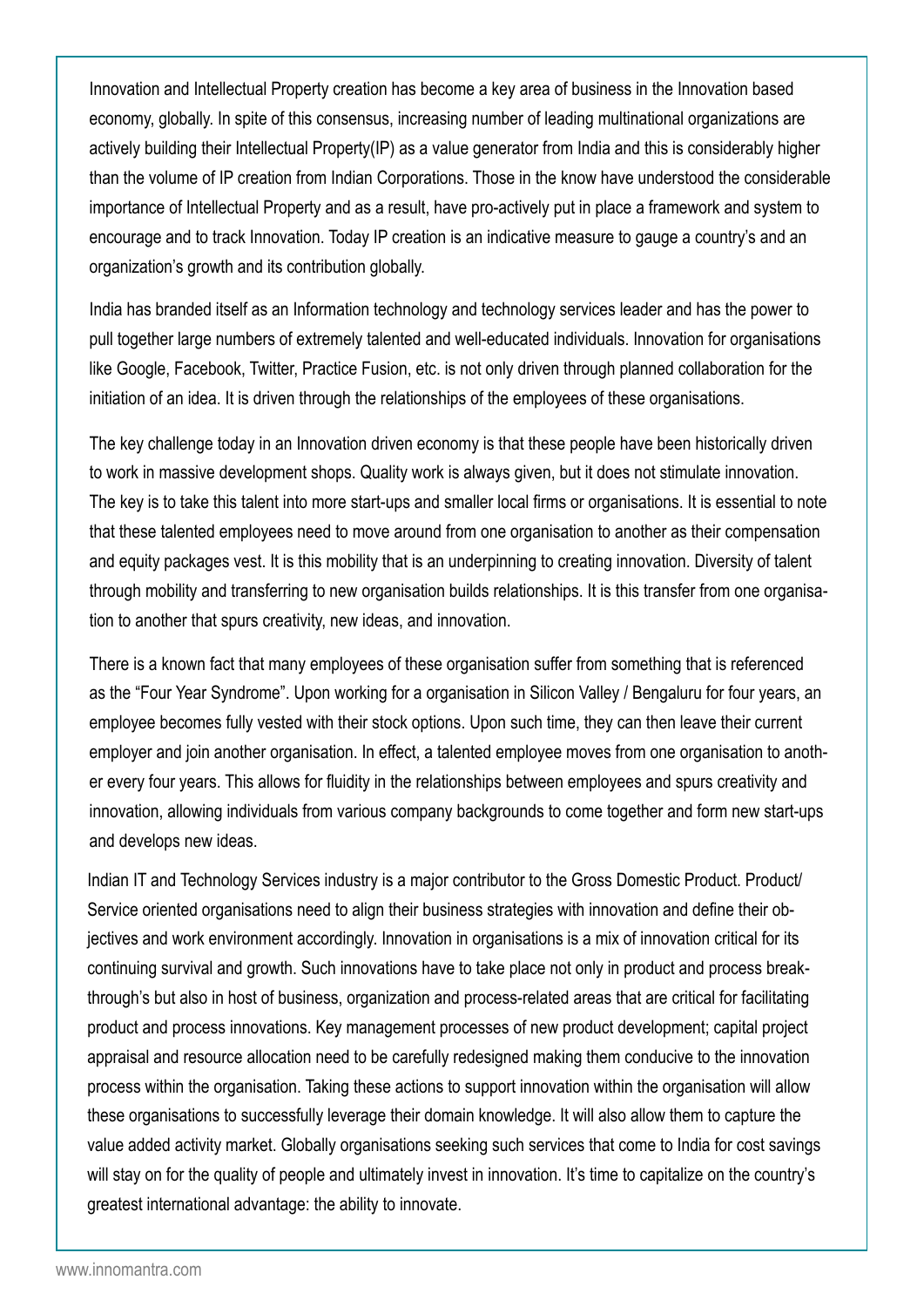India needs to foster the creation of a technology driven start-up and established equity incentive market within its local companies. This reward system of both monetary compensation and stock compensation, combined with a successful stock market allow individuals to see rewards from working at various companies, while helping their employers grow. Innovation is not created through lifetime employment. It is fostered through mobility and flexibility.

Most innovative organisations constantly look for ways to keep their employees stimulated and working on new projects. A regular job rotation across various divisions proves to be an enabler for employees to diversify their thoughts and create better value. Such diversity allows for people to work on new and interesting things; therefore, it is exciting and challenging. This flexibility stimulates innovation. Thus enable to keep employees past their vesting periods because they can move around these organisation and work on new things. This is maintaining the innovative drive.

Leveraging on highly qualified individuals from academia is a key aspect towards creating IP. However, this still remains an area for improvement with Indian corporations, to bring in highly talented personnel from premium institutes.

Although the IT and technology services Industry has not traditionally been considered an "Innovation-base", it must move towards this goal if it must sustain itself in the long run. These service providers are rapidly building their competencies by simulating pilot projects. The service seekers should explore opportunities to partner with Indian companies for catering to the domestic market. This can be mutually beneficial allowing these technology service providers to gain the required expertise without investing resources in non-revenue activities. In due course of time, highly specialized service providers will emerge. As a result, projects will be implemented as a consortium by bringing together the domain expertise of various groups and providing the best output.

Innovation is developed through a dream to differentiate with 'wow'. It is a desire to build something exciting and the drive to be a successful in new India as well globally.